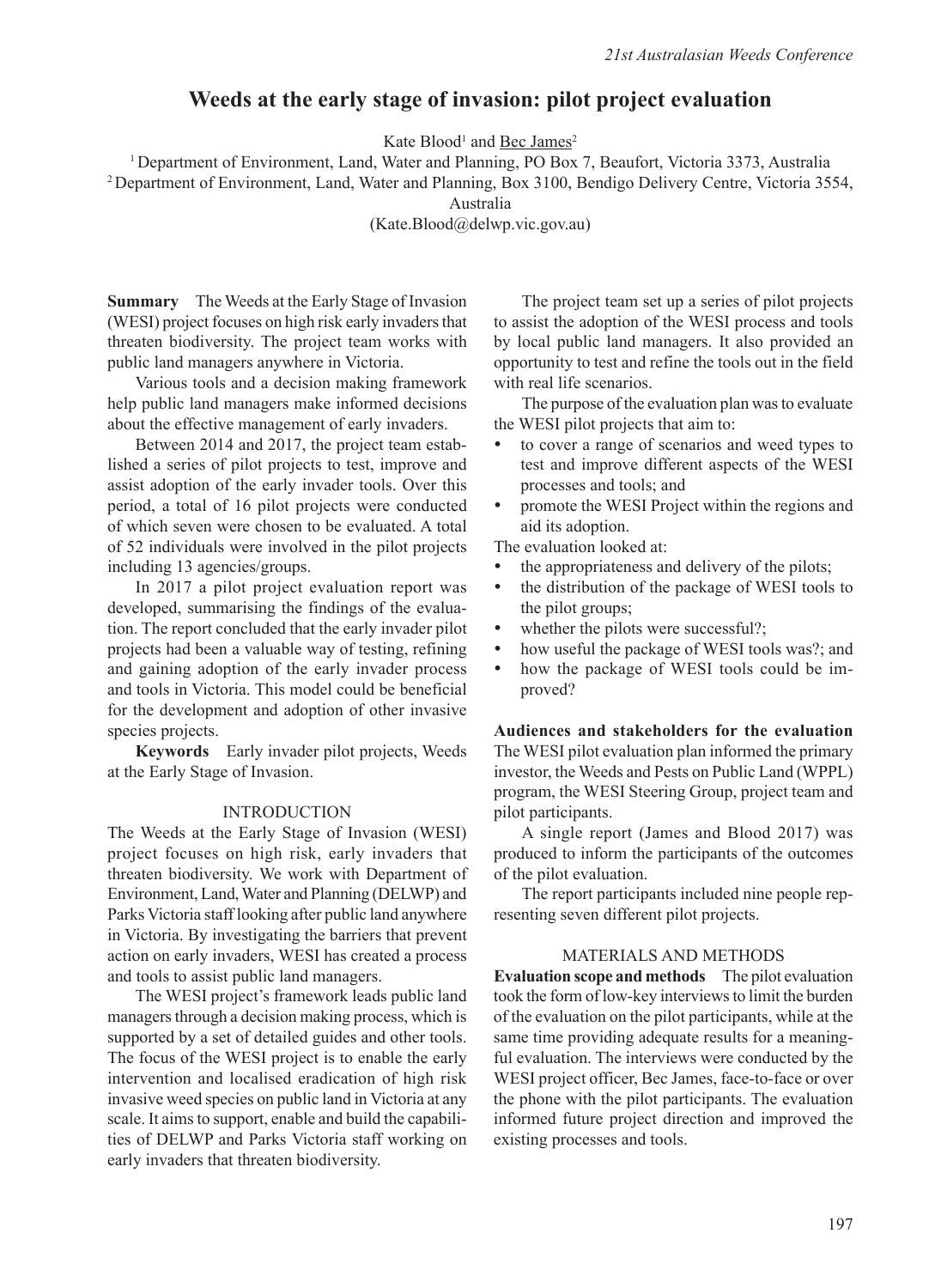**Evaluation approach and key questions** Outlined below are the key evaluation questions asked by the WESI project team to pilot project participants as part of the evaluation. The specific audience for each question is indicated with brackets.

# *Activities*

- 1. Were the pilot projects designed and implemented appropriately? [pilot project participants] Were the pilot projects implemented the right way?
- 2. Was the pilot project implementation strategy implemented as planned? [WESI project team] If not, why not?

# *Outputs*

- 3. Was the planned Decision Making Framework (DMF) and the tools created and distributed to the pilot project groups, provided as planned? [WESI project team] What was planned? What was delivered? What changes were made along the way? Why?
- 4. To what extent did the pilot project groups use the WESI process and tools, and apply them to their situations? [pilot project participants]
- 5. How suitable was the WESI process and tools for the target audience and intended users? [pilot project participants]

# *Outcomes (Results)*

- 6. To what extent was the package demonstrated to work, in a variety of settings? [pilot project participants] What worked? What didn't? What contextual (other related) factors influenced the results e.g. budget, time? What lessons were learnt about the use of the package and how it could be improved into the future?
- 7. To what extent do pilot project participants rate the success of the pilot project they were involved in? [pilot participants] Provide a rating on the overall success of the pilot: 5 – Highly successful, 4 – Successful, 3 – Partly successful, 2 – Unsuccessful, 1 – Very unsuccessful. Please provide a reason for the rating provided.
- 8. How do pilot project participants rate the usefulness of the most recent WESI package? [pilot participants] Provide a rating on the overall usefulness of the pilot project: 5 – Highly useful, 4 – Useful, 3 – Partly useful, 2 – Not useful, 1 – Useless. Please provide a reason for the rating provided.

## *Improvement*

9. How can the package be improved, to increase its usefulness and effectiveness? [pilot project participants]

**Data collection methods, sample sizes and timing** Over the 2014–2017 WESI project period, a total of 16 pilots projects were conducted and some are still underway. A focused selection of seven of these pilot projects were chosen for evaluation, representing a variety of scales and situations. Pilot projects were undertaken in each of six DELWP regions.

The pilots were undertaken at different scales (e.g. small reserves to statewide) and tested all or different components of the WESI package of tools. The tools included a decision making framework, a set of six guides, weed risk database, templates and other items.

Data was captured from one-on-one interviews (in person or via phone), document reviews, collection of other specific data, including the outcomes achieved by the pilot projects.

## RESULTS

The pilots were implemented mostly as planned in an appropriate manner. All participants interviewed thought the pilot projects were successful; and of the participants interviewed after the WESI guides were published, 100% thought the package of tools was useful.

### **Lessons learnt**

- *Lesson A:* The WESI process and tools can be effectively applied at a range of scales, for new and established programs, and for a range of likely situations to improve investment decisions for early invaders. There are additional situations where it would be valuable to pilot.
- *Lesson B:* Without WESI team support, it could be challenging to gain adoption of the WESI process and tools.
- *Lesson C:* The existing WESI tools need to be simplified and, with additional tools, made more accessible to people in the field.
- *Lesson D:* There is a demand for a weed knowledge centre of information (including traits and risk ratings) to support the effective and efficient use of the WESI process and tools.
- Lesson E: Without resources and tools to achieve biodiversity outcomes, it is difficult to undertake planning and on-ground activities to implement the WESI process.

**Interpretation of findings** From the WESI project team's point of view at the end of this round of pilot projects, it is clear that the range of developed tools